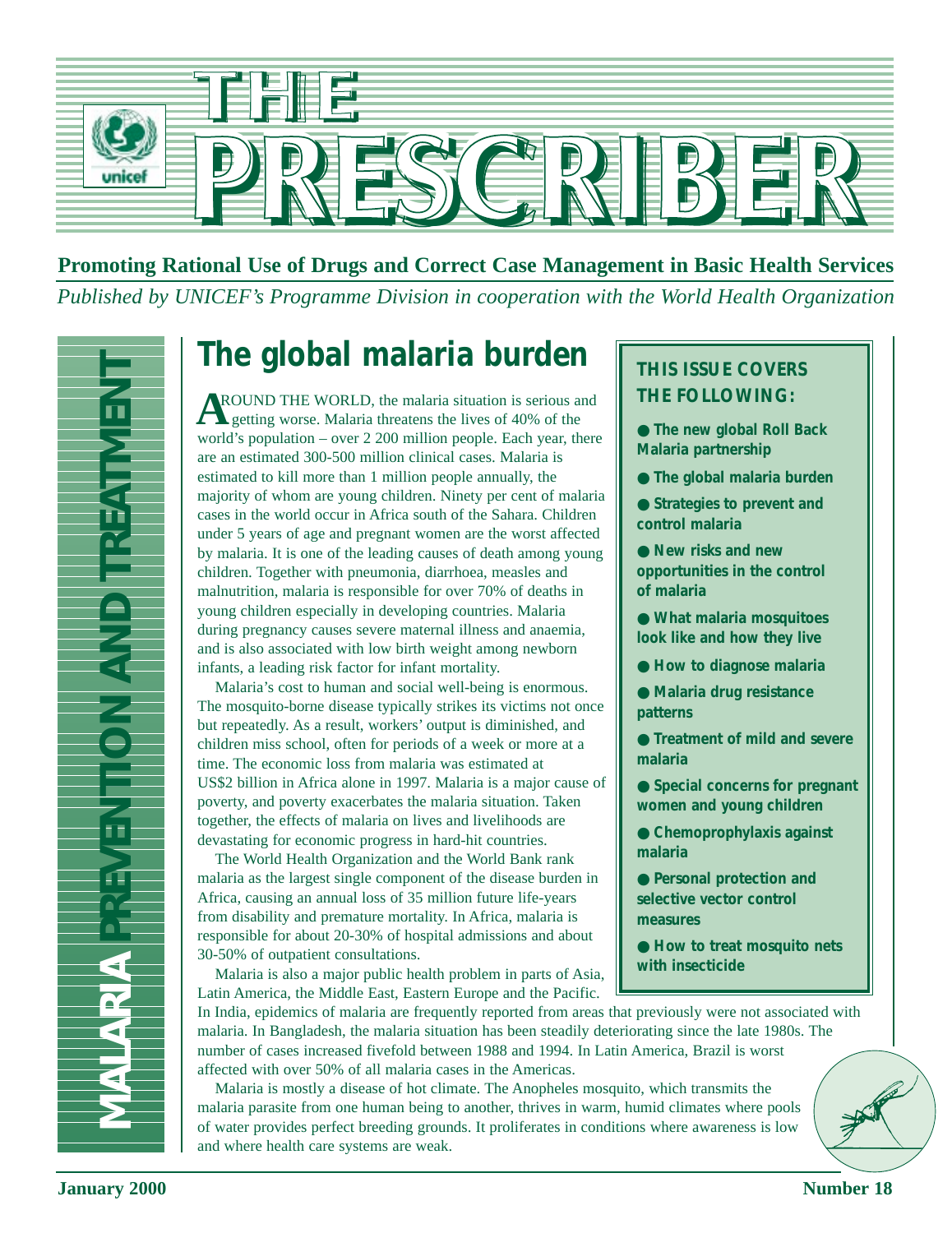#### **NEW RISKS**

Widespread drug resistance against commonly used antimalaria drugs such as chloroquine and pyrimethamine/ sulfadoxine (Fansidar) has been reported all over the world. Epidemics are increasing in highland areas where malaria was uncommon, partly due to climatic changes including high rainfall patterns. New development projects such as dams and agricultural irrigation works are creating environmental changes more conducive to mosquito breeding and malaria transmission. Economic activities in frontier areas have partially contributed to increased malaria risk in South East Asia, the area of the world with the most severe resistance to malaria drugs.

Refugees and people who are internally displaced as a result of civil war and natural disasters are particularly vulnerable to epidemics of malaria. Afghanistan recorded over 300,000 cases in a year, as a result of interruption of malaria control activities and the displacement of populations due to war. In Sierra Leone, where health facilities have been destroyed and health staff displaced because of the war, almost half the patients seen at referral hospitals are suffering from malaria.

In Ethiopia, repeated epidemics in highland areas, which were not previously vulnerable, are due to high rainfall patterns and degraded environment. In Kenya

*Refugees and people displaced by war and natural disasters are vulnerable to malaria epidemics.*

epidemics occurred during 1999 in the highlands of Kisii and Kericho where malaria was uncommon, again mainly because of high rainfall patterns.

# **ROLL BACK MALARIA**

The **Roll Back Malaria (RBM) Initiative** was launched by the United Nations agencies WHO, UNICEF and UNDP, together with the World Bank, on 30 October 1998, as a bold new effort to mobilize global partnerships including governments, donors, non-governmental organizations (NGOs) and communities, to effectively tackle the increasing global problem of malaria. This new initiative is a response to the request by African Heads of State and Government at the 1997 Organization of African Unity (OAU) summit meeting in Harare, when they requested support from the international community, to help them fight the problem of malaria in the African region. The RBM movement has now been accepted by many heads of state in Africa who have expressed strong commitment to intensify malaria prevention and control in their own countries, with the assistance of the international community.

**RBM aims at reducing overall mortality due to malaria by 50% by the year 2010.** The partnership will work closely with governments to strengthen national health systems as part of health sector development.

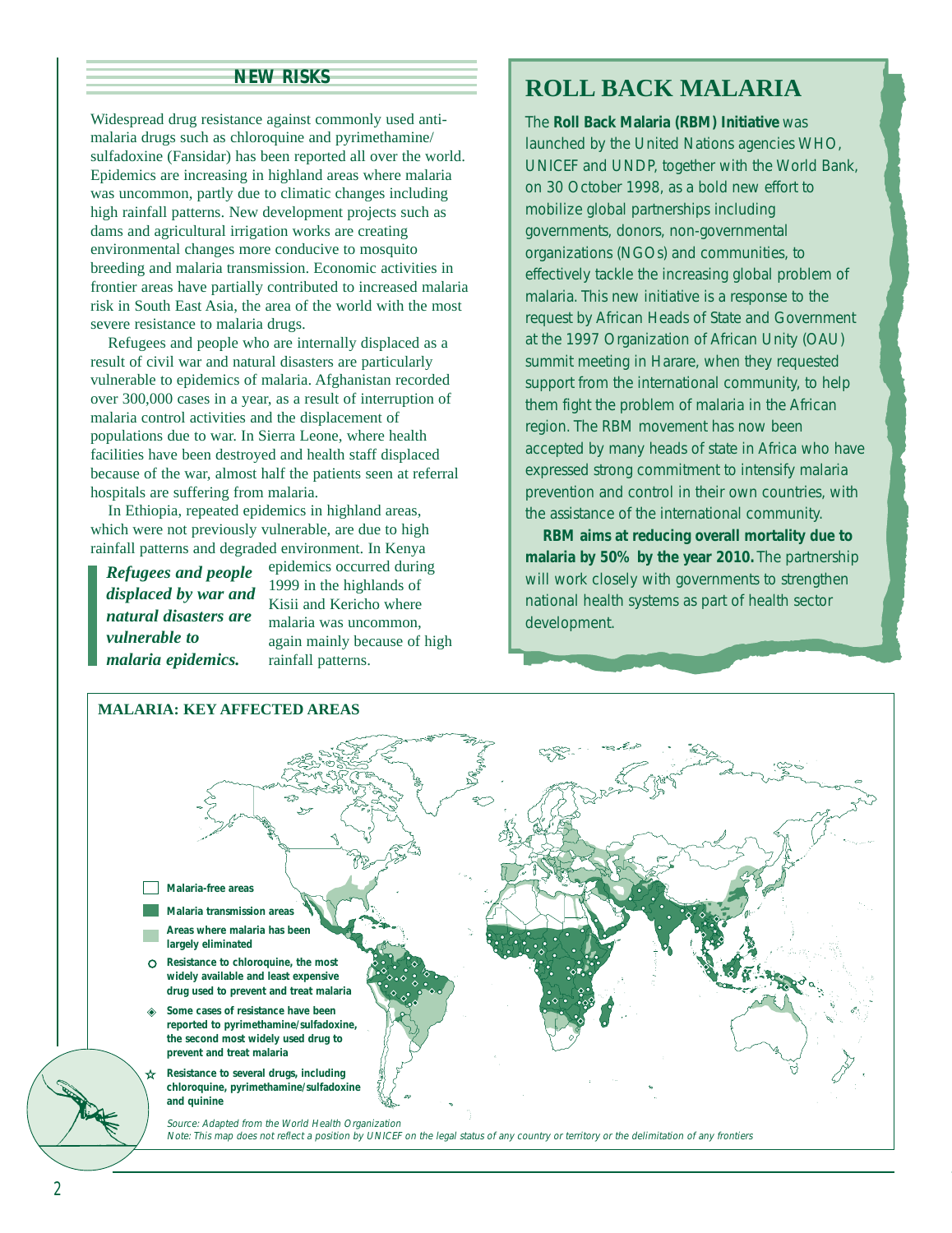In Latin America, those living close to forested areas which have recently been opened up for agriculture or mining face an increasing threat. Epidemics of severe malaria are common in such environments. In Brazil, an estimated 6,000-10,000 deaths per year caused by malaria are in new settlement and mining forest areas. The situation is similar in areas of Cambodia, Lao People's Democratic Republic, Myanmar, Thailand and Viet Nam as a result of environmental disturbance due to illicit mining and civil unrest.

Declining health services and increasing poverty in parts of Africa and South Asia are also playing an important part in malaria's comeback. Where improvements in the malaria situation have taken place in the past, they have been largely due to the development of the health services and socioeconomic development taking place at the same time. The more people are aware of the risks of malaria and can afford to be treated promptly and take necessary personal protection measures, the less malaria is able to spread.

#### **OPPORTUNITIES FOR SUCCESS**

Technology now available to health workers and to households has made malaria control a real possibility. One increasingly promoted technology is the use of insecticidetreated mosquito nets and other materials such as curtains and screens on windows and doors. The success of three large trials on insecticide-treated mosquito nets conducted in the Gambia, Kenya and Ghana and another one using treated curtains in Burkina Faso, have demonstrated that the use of insecticide-treated materials can reduce all-cause child mortality by about 25%.

Secondly, changes in treatment regimen in areas of chloroquine resistance are possible. Alternative drugs, such

*The technology now available has made malaria control a real possibility.*

as pyrimethamine/sulfadoxine, mefloquine, quinine and artemisinin derivatives, provide effective cure in many of the cases in which chloroquine fails to achieve a cure. Combination

# **GLOBAL STRATEGIES TO PREVENT AND CONTROL MALARIA**

WHO has prioritized four main strategies for malaria control, which were endorsed by the Global Malaria Conference for Health Ministers, held in Amsterdam in 1992:

● Provision of early diagnosis and prompt treatment

● Planning and implementation of selective and sustainable prevention measures including vector control

● Early detection, containment and prevention of epidemics

● Strengthening of local capacities in basic and applied research, for regular assessment of the malaria situation within countries

drug therapies provide effective cure and slow down the emergence of drug resistance.

Finally, the Integrated Management of Childhood Illness (IMCI) approach, recently developed by WHO, UNICEF, USAID and other partners, will play a crucial role in malaria control. IMCI not only encourages management coordination of a range of childhood illnesses at the health facilities, it also emphasizes prevention and health promotion within families and communities, aiming to increase the general care skills of parents, caregivers and health workers. IMCI has already begun integrating malaria into a broader disease control approach within public health programmes.

# **UNDERSTANDING MALARIA**

#### **HOW PEOPLE BECOME INFECTED WITH MALARIA**

**M**alaria is transmitted through the bite of an infected,<br>female Anopheles mosquito and occasionally through blood transfusion. When a mosquito bites a person it sucks up blood. If the person has malaria, some of the parasites in the blood will be sucked into the mosquito. The malaria parasites multiply and develop in the mosquito. After 10-14 days they are mature and ready to be passed on to someone else. If the mosquito now bites a healthy person, the malaria parasites enter the body of the healthy person. The

parasites are transported in the bloodstream to the victim's liver where they multiply and then re-enter the bloodstream. The malaria parasites can multiply 10 times every 2 days, destroying red blood cells and infecting new cells throughout the body.

There are four main species of these parasites: *Plasmodium falciparum* which causes the severest type of malaria, and *Plasmodium vivax*, *ovale* and *malariae* which cause less severe symptoms. The person infected by the mosquito bite will become ill with malaria, symptoms appearing anywhere from about a week to several months after infection, but usually in 7-21 days.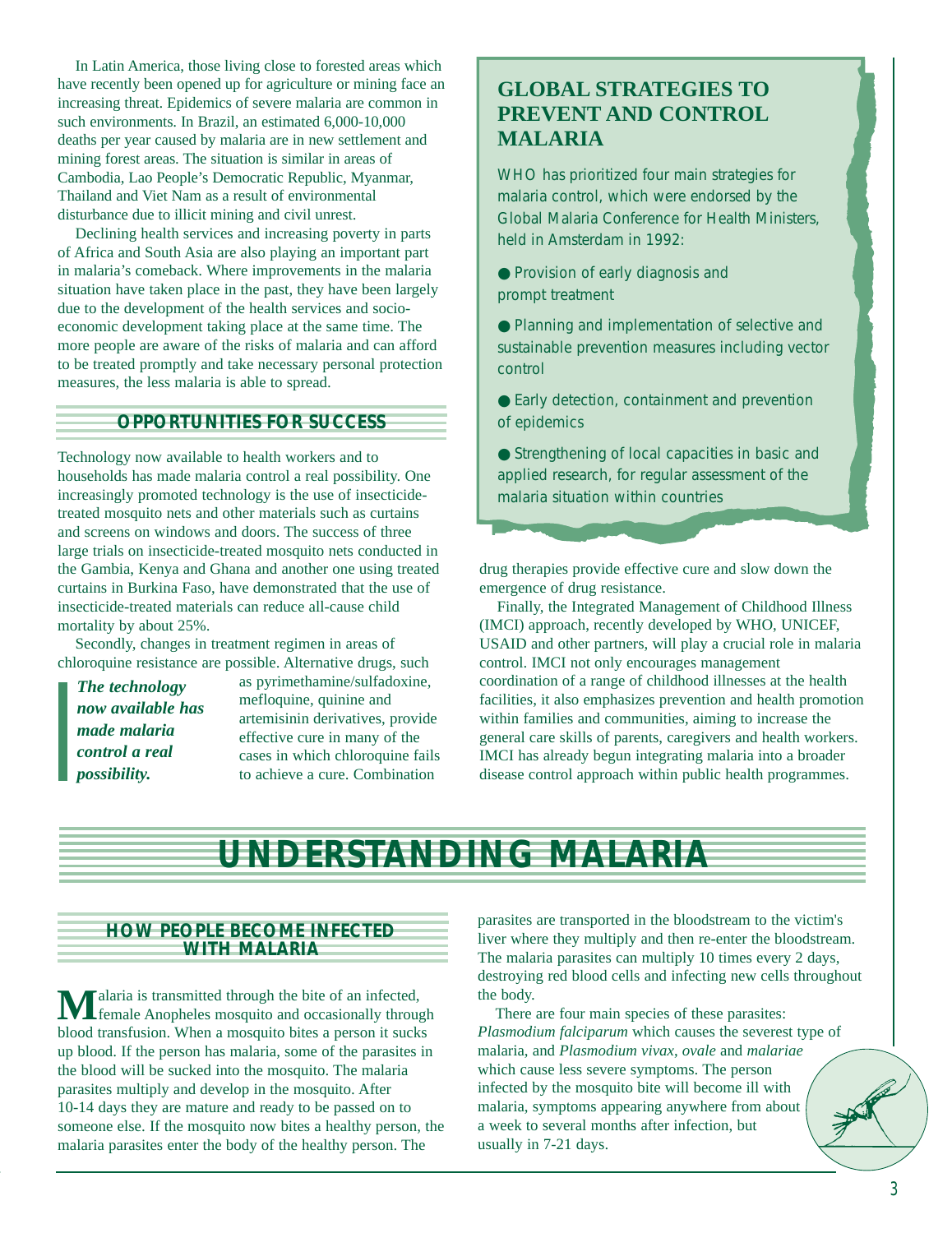# **HOW MALARIA MOSQUITOES LIVE**

Although many different kinds of mosquitoes exist, only female Anopheles mosquitoes can pass on malaria parasites. The Anopheles mosquito can be recognized by its upturning tail (see drawing). They need blood to produce eggs. The eggs are very small but can be seen as small (2-5mm wide) black spots on the surface of water. The malaria mosquito chooses stagnant or slow-flowing water in which to lay her eggs.

Two or three days after the eggs are laid on the water, a mosquito larva will come out of each egg. The larva feeds on microscopic organisms and plants in the water, and grows until it becomes a pupa. The pupa remains in the water, but does not feed. After a few days the adult mosquito will come out of the pupa and fly away. After feeding, the mosquito usually rests on a nearby surface before it flies away. Then it will lay eggs and

# **ANOPHELINES** CULICINES **ANOPHELES** AEDES CULEX **EGGS RESTING AND LARGE BEAD LARGE HEAD LARGE LARGE LARGE LARGE LARGE LARGE LARGE LARGE LARGE LARGE LARGE LARGE LARGE LARGE LARGE LARGE LARGE LARGE LARGE LARGE LARGE LARGE LARGE LARGE LARGE LARGE LARGE LARGE LARGE LARGE LARGE L** *MMMMMMM* LARVA **PUPA** HEAD **m f m f m f**RESTING *POSITION*

### **Differences between the anopheline mosquito (malaria vectors) and other common mosquitoes (non-malaria vectors)**

everything starts all over again. It takes 7-14 days for a mosquito to grow from an egg to an adult mosquito.

A mosquito egg, larva or pupa does not have malaria parasites inside it. Adult mosquitoes may have malaria parasites in their bodies, but only if they have bitten someone who has malaria. Life for the parasite inside the mosquito is a race against time. The average lifespan of the mosquito is roughly the same as the time taken for the parasite to go through its growth and development. This period is shorter in cooler environments and lengthens as the temperature rises. Thus the survival of the parasite depends upon the weather. Once the average temperature drops below a certain point, the mosquito tends to die before it can transmit malaria.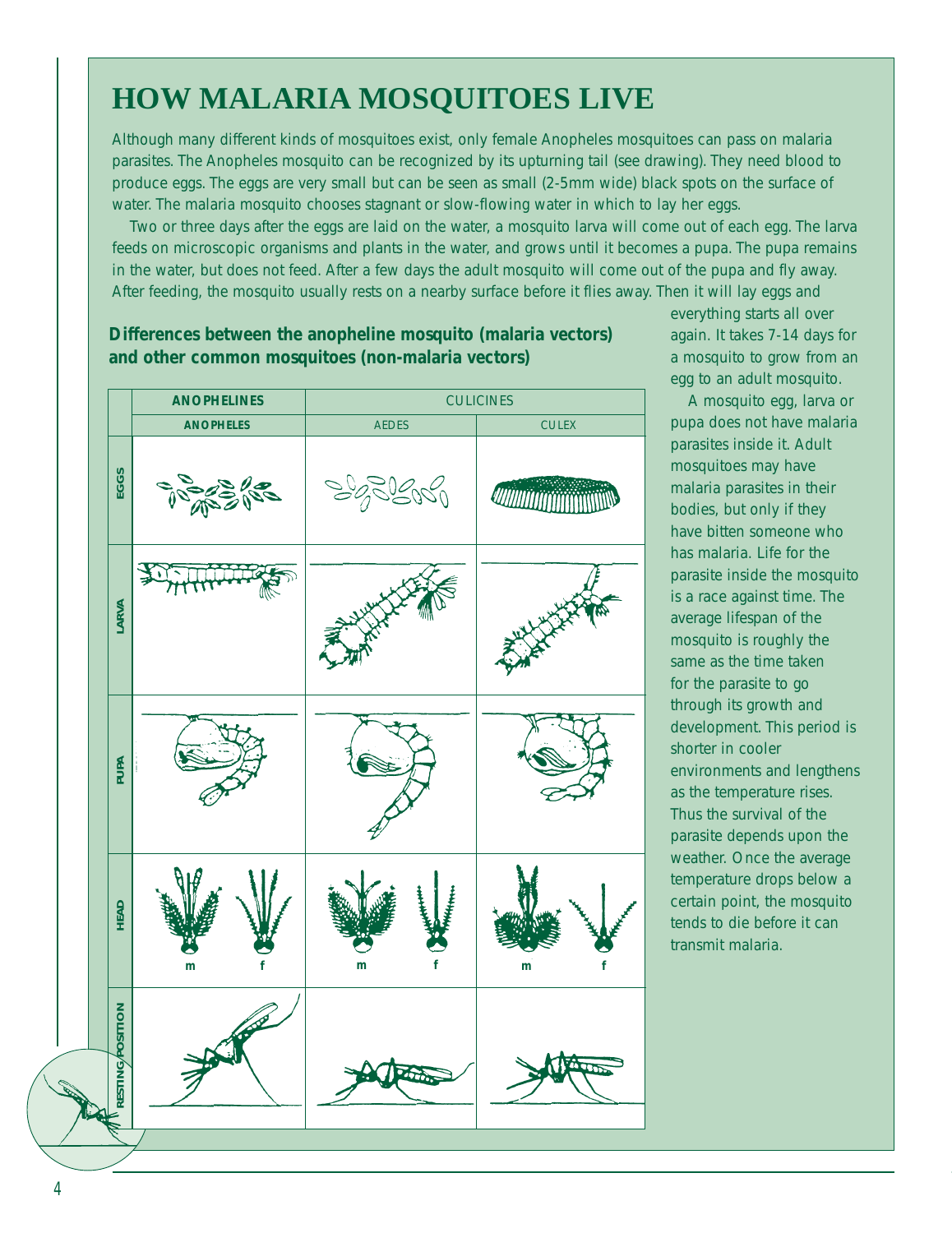# **DIAGNOSING MALARIA**

#### **UNCOMPLICATED MALARIA**

**C**hildren and adults infected with malaria commonly suffer from high fever and severe aches but symptoms may also include cough and diarrhoea.

**Any child who presents with fever in a malaria endemic region or who recently visited such a region, must be assumed to have malaria until proven otherwise, and requires urgent treatment. The most important feature of malaria is fever.** Early diagnosis and treatment will save lives and prevent the development of

complications. All parents and caregivers should be made aware of malaria symptoms and urged to seek prompt treatment.

#### **SEVERE OR COMPLICATED MALARIA**

Untreated malaria in a young child or in a non-immune individual may become complicated: the patient presents with very high body temperature, drowsiness, convulsions and coma indicating heavy parasitaemia and cerebral malaria. Other complications may include bleeding, jaundice, diminished urine output, all signifying liver and/or kidney failure.

# **HOW TO RECOGNIZE MALARIA**

It is difficult to tell whether a sickness is caused by malaria or some other disease, because the features may be similar. Ask the patient, or the adult accompanying a young patient, whether there has been any fever at any time during the past 2-3 days. The patient has a fever when the forehead feels hot, or more precisely when his or her temperature is more than 37.5 degrees centigrade on a thermometer. Very young children with malaria may present with low body temperatures or hypothermia. Patients who have had fever during the last 2-3 days may have malaria. In this case, ask and then look for danger signs.

# **DANGER SIGNS OF SEVERE MALARIA**

Look for the following signs of malaria, and ask the following questions to each patient, or parent or care-giver accompanying a child:

- $\bullet$  if he/she is able to drink
- if he/she has had fever at home
- if he/she has had convulsions (fits)
- does he/she vomit repeatedly or have diarrhoea or a cough
- how much urine he/she has passed very little, none at all? Is it dark or blood coloured?

# **LOOK FOR:**

- changes in behaviour (convulsions (fits); unconsciousness; sleepiness; confusion; inability to walk, sit, speak or recognize relatives)
- repeated vomiting; inability to retain oral medication; inability to eat or to drink
- passage of small quantities of urine or no urine, or passage of dark urine
- severe diarrhoea
- unexplained heavy bleeding from nose, gums, or other sites
- high fever (above 39 degrees centigrade)
- severe dehydration (loose skin and sunken eyes)
- anaemia (look at the patient's facial colour and hands the palms of a patient with anaemia do not have the redness of a healthy person's palms)
- yellowness of the eyes.

**If you identify any of the danger signs, urgent treatment is needed at a clinic or hospital to save the patient's life.**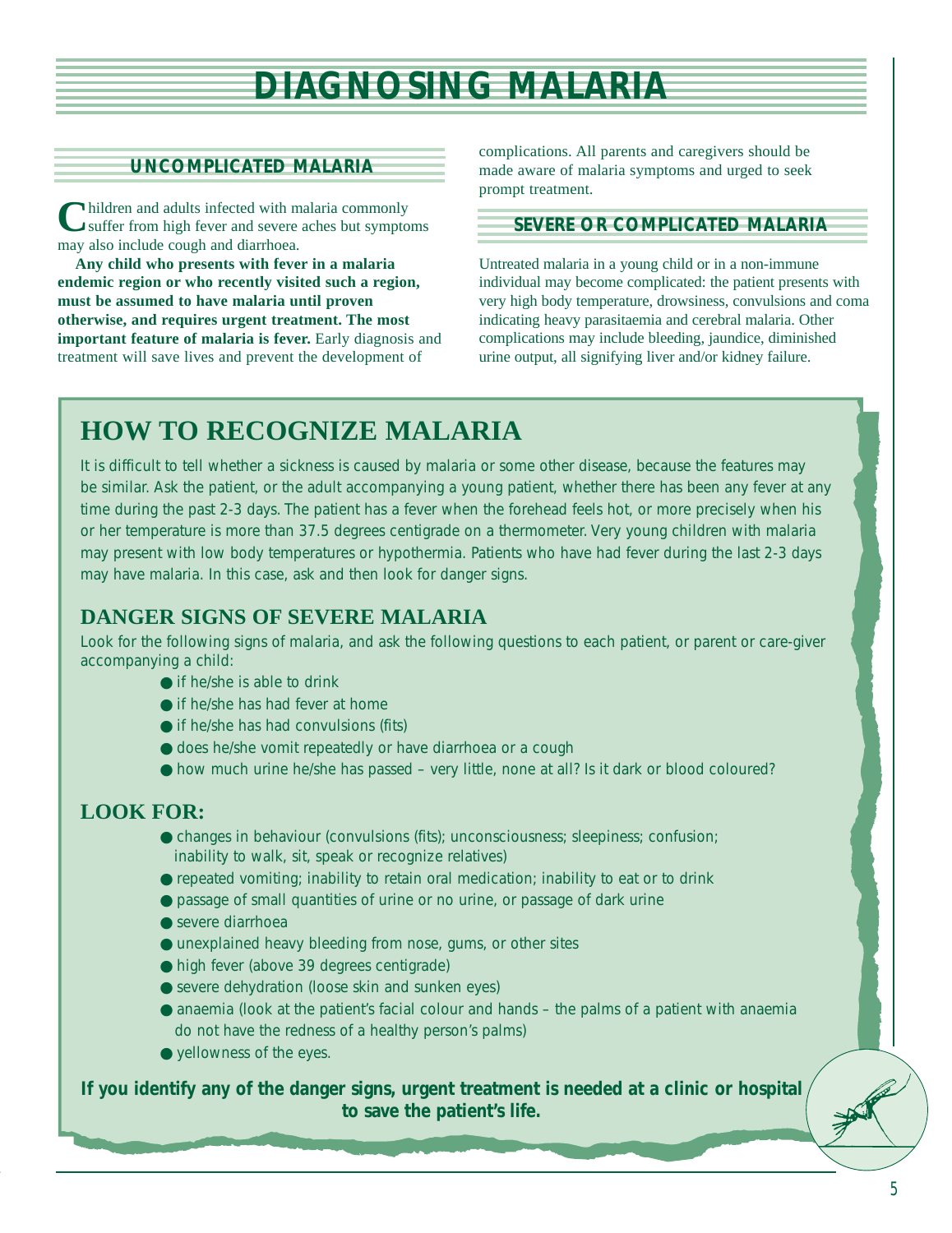Each attack may last several hours and often begins with shivering (body shaking). Next, there is a period of fever, and finally there is profuse sweating. During an attack, the patient often complains of headache and pain in the back, joints and all over the body. There may also be loss of appetite, vomiting and diarrhoea. Alternatively, the child may present with symptoms of severe malaria such as loss of consciousness, drowsiness and/or convulsions, diarrhoea, dark urine and reduced urine output (anuria).

If untreated (or inadequately treated), malaria may cause several weeks or months of poor health because of repeated attacks of fever, anaemia and general weakness. Malaria symptoms can mimic many illnesses and can affect most organs in the body.

It is particularly important to make an early diagnosis of malaria in young children and in pregnant women. These two groups may rapidly become very ill and may die within a few days. Pregnancy reduces the immune status of individuals and hence makes them more susceptible to malaria infection. Malaria during pregnancy is more difficult to treat, because the parasites tend to hide in the placenta, making diagnosis and treatment difficult.

#### **BLOOD TESTS**

Examining a stained blood film under a microscope will show whether a patient has malaria parasites in the blood (parasitaemia). This does not prove the parasites are causing the illness. However, the more dense the parasitaemia, the more likely it is to be the cause of the disease. For example, a patient with more than 10% of red cells containing

parasites, in an endemic area (or more than 4% in a nonendemic area) is at increased risk of developing severe malaria. Repeat testing will show whether or not the percentage of parasites in the red cells is increasing.

#### **DISTINGUISHING MALARIA FROM OTHER SERIOUS CONDITIONS**

Complications of severe malaria may be similar to those caused by other diseases. For each complication, examine the patient carefully and think of other possible causes. For example, a lumbar puncture may distinguish malarial coma from meningitis; careful examination of the chest may

distinguish malarial breathing from pneumonia. Other conditions which may present with similar symptoms to malaria include: hepatitis – causing jaundice; acute renal (kidney) failure – causing diminished urine output; diabetes – causing deep acidotic breathing. Complications due to malaria may mimic many diseases, so a good history and physical examination are critical, followed by blood examination to confirm the diagnosis.

*Complications due to malaria may mimic many diseases, so a good history and physical examination are critical, followed by blood examination to confirm the diagnosis. For example, careful examination of the chest may distinguish malarial breathing from pneumonia.*

# **MALARIA DRUG RESISTANCE PATTERNS**

#### **WHAT IS DRUG RESISTANCE?**

Drug resistance is the degree to which a disease or diseasecausing organism remains unaffected by a drug which was previously able to eliminate it. In the case of malaria, it is the resistance of the malaria parasite, *Plasmodium falciparum*, to chloroquine or other anti-malarials.

Reports of chloroquine resistant strains of *P. falciparum* are being documented in all regions of the world where malaria is endemic. Resistance to anti-malaria drugs other than chloroquine is also occurring at an alarming rate. All malaria endemic countries are therefore recommended to assess the level of chloroquine resistance including other commonly used anti-malarial drugs, using WHO recommended

protocols, and change their drug policy if significant chloroquine resistance is documented.

Malawi and Kenya recently changed their first line anti-malaria drug treatment from chloroquine to pyrimethamine/sulfadoxine (Fansidar) because of documented widespread chloroquine resistance.

**Chloroquine resistant** strains of *Plasmodium falciparum* have been documented in all areas of the world except the following: North Africa; the Middle East (though cases have been reported in Oman, Yemen and Iran); Haiti; Dominican Republic; rural areas of Mexico; and Central America, north and west of the Panama canal.

**Pyrimethamine/sulfadoxine (Fansidar) resistance** has been documented in: South East Asia; the Indian subcontinent; the Amazon basin; many countries in Africa south of the Sahara; and Oceania.

**Mefloquine resistance** has been documented in: South East Asia especially in Thailand; parts of Africa and South America; the Middle East; and Oceania.

**Quinine resistance** has been reported in: South East Asia; parts of Africa; Brazil; and Oceania.

**Halofantrine resistance** has been noted in Thailand and shows cross resistance with mefloquine.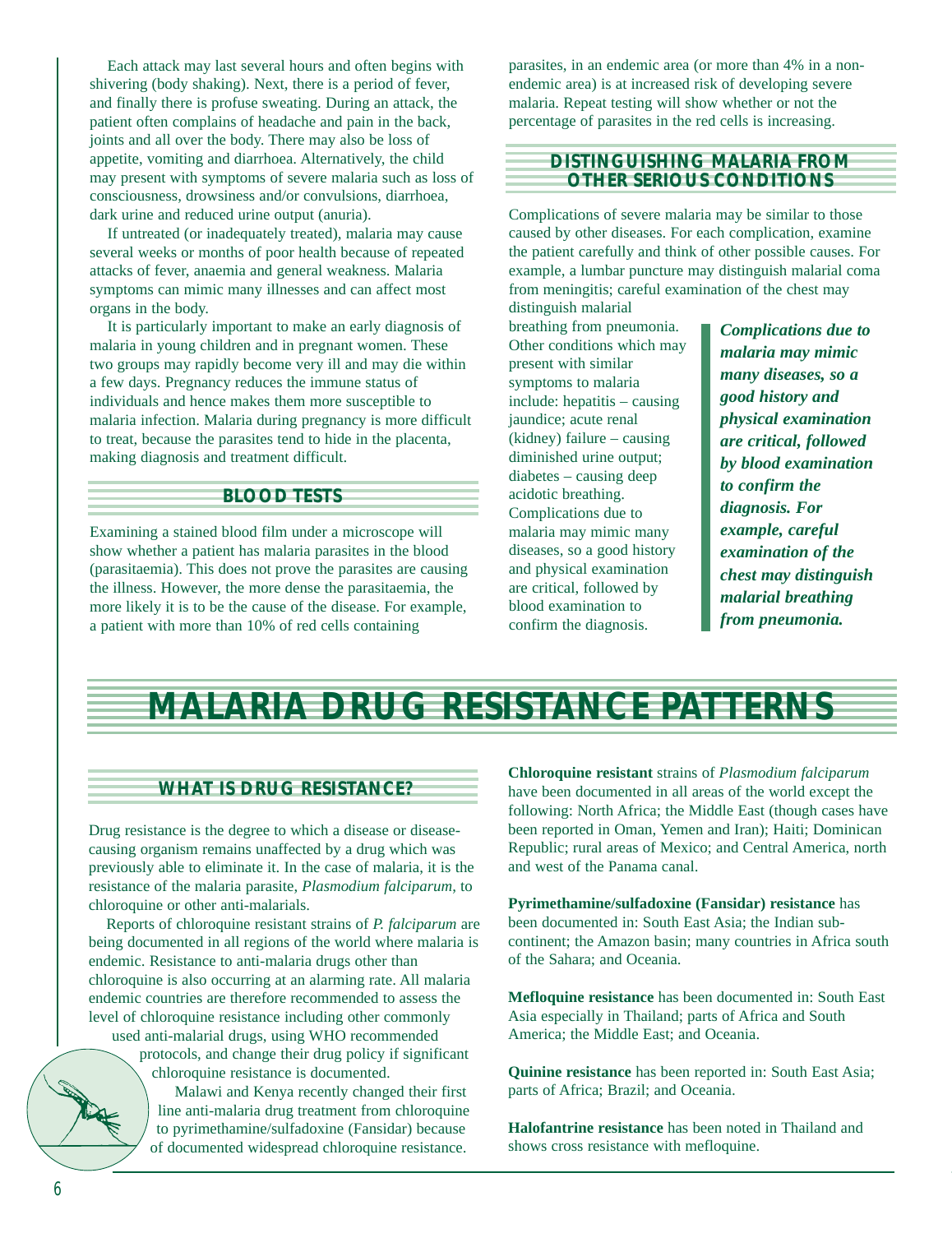# **A CHANGE IN DRUG TREATMENT**

Each country needs to review its drug policy on malaria, taking into account the distribution of malarial mosquitoes and the level of drug resistance. Research in the Gambia has revealed that chloroquine resistance is likely in about 20% of cases. At this level, its use as a first line drug is still recommended. In Malawi, when it was revealed that 30% of children treated with chloroquine had symptoms again within 14 days, the decision was made to change the first line treatment from chloroquine to pyrimethamine/sulfadoxine (Fansidar).

When a national policy changes because drug resistance is more widespread, treatment costs rise. In the past, malaria was often diagnosed and treated with chloroquine whenever other likely causes of fever or illness had been excluded. Use of more expensive drugs can be justified because it reduces the number of treatment failures and shortens hospital stay. Whenever possible, use of more expensive and toxic drugs should be preceded by confirming the diagnosis of malaria with a blood slide examination.

# **TREATMENT**

**(Also see treatment charts, page 11)**

**E**arly diagnosis and treatment of malaria can prevent it developing into a severe condition which could be fatal. **In view of widespread drug resistance, treatment should follow national recommended protocols as indicated above.**

### **UNCOMPLICATED MALARIA**

In areas where chloroquine resistance is still low, chloroquine is used to treat uncomplicated malaria cases. **In many regions of the world, chloroquine is no longer effective in treating malaria, hence second line antimalarial drugs are often used.**

Most cases of mild malaria can be cared for at home but the patient or caregiver should be aware of the following:

- dosage and frequency of the medication
- symptoms will return if treatment is not completed (even if symptoms disappear immediately after first medication)
- vomiting soon after medication may require more treatment

● fever which persists during treatment or which returns after a few days of completed anti-malaria treatment may indicate treatment failure.

If treatment fails, it may either be because the patient received incomplete treatment (e.g. vomited or forgot to take the medication) or because the malaria might be resistant to

the drug. Discuss the possibilities of incomplete compliance with the patient or guardian and check national guidelines for alternative anti-malaria drug therapy.

### **ALTERNATIVE TREATMENT**

If chloroquine fails to clear the malaria infection, an alternative drug needs to be used. If resistance to chloroquine is known to exist, other treatment is recommended. For example, **pyrimethamine/sulfadoxine (Fansidar) or mefloquine may be used as first line drugs** in areas of chloroquine resistance. Mefloquine is effective in the treatment of many cases of drug-resistant malaria, though resistance to mefloquine is growing in South East Asia. In addition, adverse reactions have been reported. Artemisinin is a natural product developed by Chinese scientists from the wormwood plant, *Artemisia annua*. **Artemisinin clears the parasite from the body more quickly than chloroquine or quinine.** It is also considered to be less toxic than quinine. Combination drug therapies are being advocated for treatment of malaria, e.g. mefloquine plus artemisinin.

#### **SEVERE OR COMPLICATED MALARIA**

The recommended treatment of severe complicated malaria is intravenous quinine or artemisinin derivatives. Intravenous infusion of quinine should be given slowly over 8 hours to avoid cardiac complications. This should be followed by oral quinine tablets for a total of 7 days once the patient is conscious and can drink. Although treatment may start at the health centre, the patient should then be immediately referred to a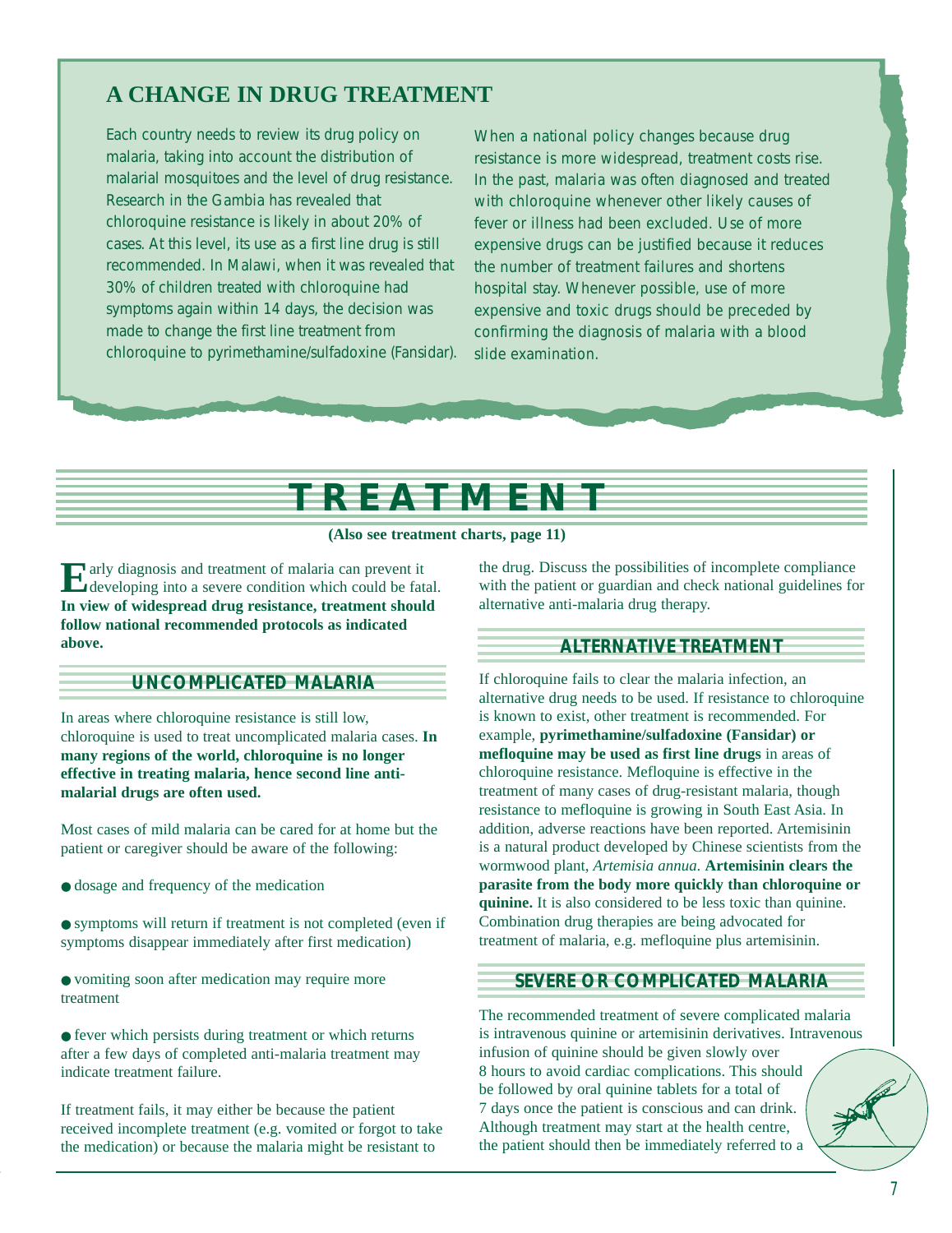*The patient must be monitored closely to recognize, prevent and treat complications such as severe anaemia, convulsions and hypoglycaemia. Avoid blood transfusions wherever possible.*

district hospital. Artemisinin, if available, can be given in suppository form in young children and to patients who are unconscious.

To bring down the fever, give paracetamol or aspirin. Take off most of the patient's clothes. Moisten the body with slightly warm water, using a sponge or cloth. Ask

someone to fan the patient continuously (including during the journey to the hospital). Protect the patient from direct sunlight. A note should be sent with the patient which clearly states the drugs already given with the dosage, route, date and time of administration. A brief clinical history and details of examination findings should also be included in the note. Findings from laboratory tests for parasite counts, haemoglobin or haematocrit, and glucose levels are also useful.

At the hospital, the patient's condition should be quickly assessed with the help of the note from the health centre and

# **TREATING SEVERE MALARIA**

**Treat convulsions with diazepam (Valium)** given rectally if the intravenous route is not available:

| Dose for           |            |
|--------------------|------------|
| child 1-3 years    | 5mg        |
| child over 3 years | 10mg       |
| adult              | $10-30$ mg |
| elderly person     | 10mg       |
|                    |            |

**Give quinine intravenously** (see page 11)

**Treat anaemia with ferrous sulphate tablets** (200mg salt; 65mg elemental iron):

Dose for child 6 months-2 years 6mg/kg daily

in 3 divided doses

child 2-6 years (less than 20kg) half a tablet a day child over 6 years 1 tablet a day adult 3 tablets a day

**Hypoglycaemia can be prevented by encouraging food and drink intake when the patient is conscious, or by giving an infusion of 5% dextrose** 

> by checking present clinical symptoms and signs of other diseases. Regular checks of the intravenous drip, urine output and hydration, pulse, respiratory rate and rhythm and coma score, haemoglobin or haematocrit, and blood sugar level need to be made. The patient must be

### **THE MOST VULNERABLE**

In areas where malaria occurs frequently, individuals may be bitten by infected mosquitoes 1,000 times a year. Many people slowly acquire natural immunity. This keeps them from developing severe symptoms. However, until they acquire this personal defence mechanism, newcomers such as migrants and travellers arriving in malaria areas are highly vulnerable. Young children under 3 years have insufficient natural immunity and are therefore in special need of protection. Pregnant women, especially primigravidas, are also very susceptible because their natural immunity against the disease often declines during pregnancy.

monitored closely to recognize, prevent and treat complications such as severe anaemia, convulsions and hypoglycaemia.

Avoid blood transfusions wherever possible. Even adults and children with extremely low haemoglobin (less than 5g/dl) who are clinically stable do not require transfusion. Carefully transfuse with whole blood or with packed cells if there are signs of cardiac or respiratory insufficiency.

### **MALARIA IN CHILDREN**

Chloroquine is the recommended treatment for uncomplicated cases in areas where resistance is low or non-existent. Fansidar is the recommended treatment in areas of high chloroquine resistance where Fansidar is still effective. To mask the bitter taste of chloroquine, crushed tablets can be given to the child with banana or other local food. **Quinine is the standard treatment for children with severe malaria.**

All children with high fever (over 38.5 degrees centigrade) should be given paracetamol (15mg/kg). When the fever has reduced and the child is calm, give the anti-malaria drug with a spoon, after the tablets have been crushed and mixed with water. A sweet drink or breastmilk should be given immediately after the medicine has been swallowed. The child should be observed for 1 hour.

If the child vomits during that time, treatment should be repeated (full dose if the drug is vomited before 30 minutes, half dose if vomited between 30 minutes and 1 hour). If the child vomits repeatedly, he or she must be hospitalized.

*Chloroquine is the recommended treatment for uncomplicated cases in areas where resistance is low. Quinine is the standard treatment for children with severe malaria.*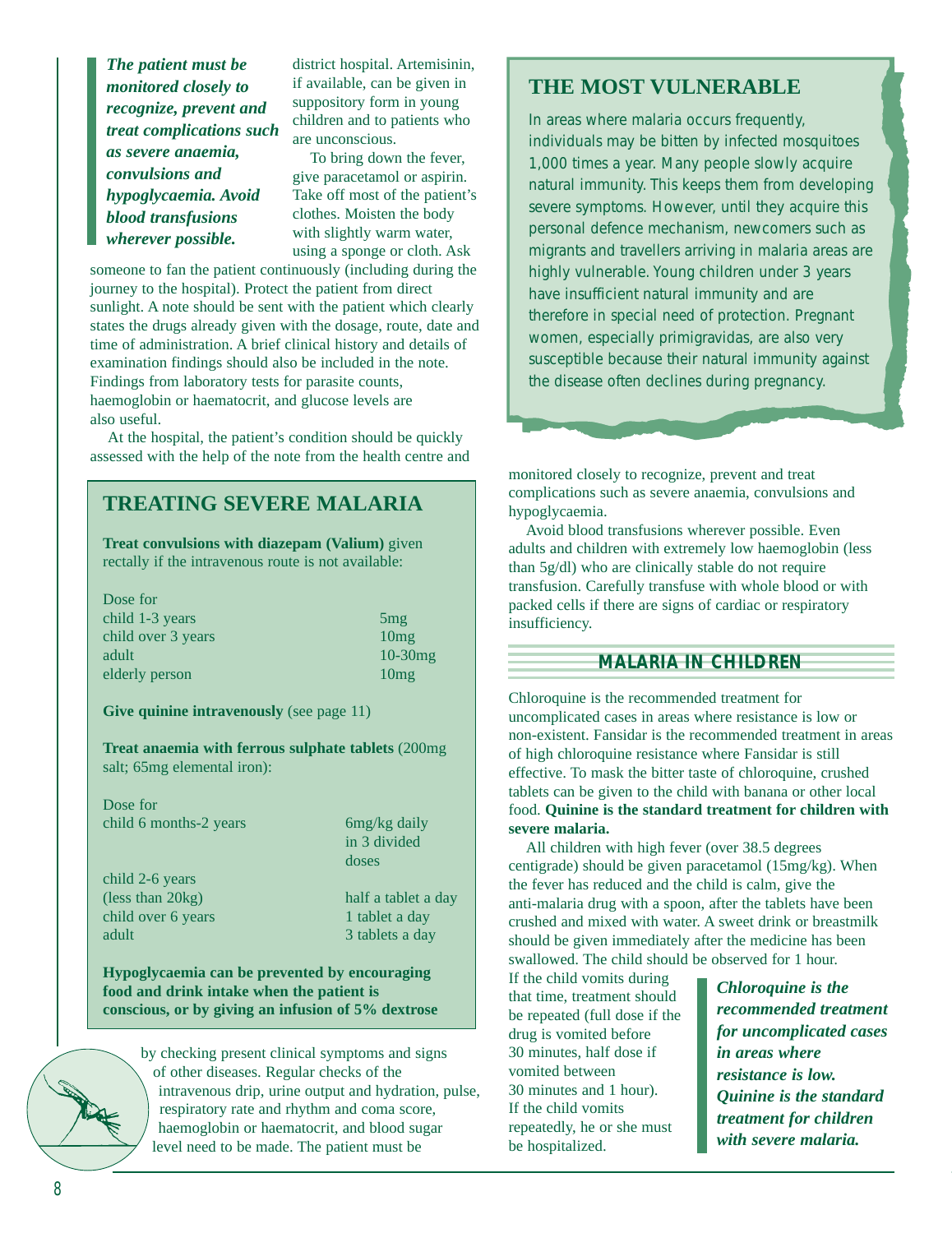**The Prescriber** *will keep you updated on important developments in the prevention and treatment of malaria. If you need more information right away, write to the Division of Control of Tropical Diseases, World Health Organization, Avenue Appia, 1211 Geneva 2, Switzerland.*

Children with malaria may have other infections at the same time, such as meningitis or pneumonia. If coma and fever persist, it may be a result of the common association of severe malaria with meningitis, pneumonia or sepsis. Children must be carefully examined at least twice a day and at any time that their condition does not improve or becomes worse. The child should be placed in a bed where the nurses can observe him or her easily and frequently. An unconscious child should be made to lie on his or her side. The mother can be encouraged to turn the child every 2 or 3 hours, and to change soiled or urine-

### **OTHER DRUGS USED IN THE TREATMENT OF MALARIA**

#### **Primaquine phosphate**

Used to prevent relapse of Plasmodium vivax and ovale infections by eliminating the liver stages of both species, which can cause malaria symptoms long after leaving a malaria endemic zone.

**Dosage:** Adults: 15mg (base) daily for 14 days Children: 0.3mg (base)/kg for 14 days **26.3mg tablet of primaquine phosphate equals 15mg of base Side effects:** (include) headache, dizziness, jaundice and neutropenia

All patients, especially persons of African and Mediterranean origin, should have blood tests done to rule out G6PD deficiency which can cause haemolytic anaemia, before being treated with primaquine. **Avoid use during pregnancy.**

#### **Doxycycline**

Used as treatment against chloroquine resistant Plasmodium falciparum, ovale and malariae, and can be combined with quinine. Can also be used as prophylaxis against malaria.

| <b>Dosage</b>     | Adults: 100mg tablet daily starting 1-2 days before travel and |
|-------------------|----------------------------------------------------------------|
| (as prophylaxis): | continued for 4 weeks after return from a malaria              |
|                   | endemic area                                                   |
|                   | Children over 8 years: 2mg/kg orally, once daily,              |
|                   | as in adults                                                   |
| Side effects:     | nausea, vomiting, abdominal pain, photosensitivity             |

**Avoid use in children under 8 years of age, during pregnancy, during breastfeeding and in patients with liver problems.**

#### **Halofantrine**

Used in treating all four species of malaria, including multi-drug resistant Plasmodium falciparum.

| Dosage:       | Adults: 500mg 3 times a day (at 6-hourly intervals) |
|---------------|-----------------------------------------------------|
|               | Repeat the 1-day course in 1 week                   |
| Side effects: | abdominal pain, diarrhoea, cough, rash, itching     |

**Avoid taking with meals (fatty foods delay absorption), avoid using with mefloquine, avoid using during pregnancy.**

soaked linen. Clean the child's eyes and mouth regularly. When the child is conscious, encourage liquid intake or breastfeeding.

#### **MALARIA IN PREGNANCY**

Pregnant women in malaria endemic areas are more susceptible to malaria infections because of their reduced natural immunity and may therefore develop complications such as fever and severe anaemia. In some countries, national policies recommend routine use of anti-malarial drugs during pregnancy. Difficulties arise in providing pregnant women with prophylaxis in areas where there is resistance to

chloroquine. Pyrimethamine/sulfadoxine (Fansidar) has been used as prophylaxis/intermittent treatment in Malawi and in Kenya with good preliminary results.

In addition, all pregnant women should attend routine pre-natal clinic and should be protected from malaria by sleeping under treated mosquito nets. They should also receive ferrous sulphate and folic acid daily, to treat and prevent anaemia. When pregnant women become ill with malaria, treatment depends on national guidelines. Chloroquine, amodiaquine and quinine can all be safely given during pregnancy.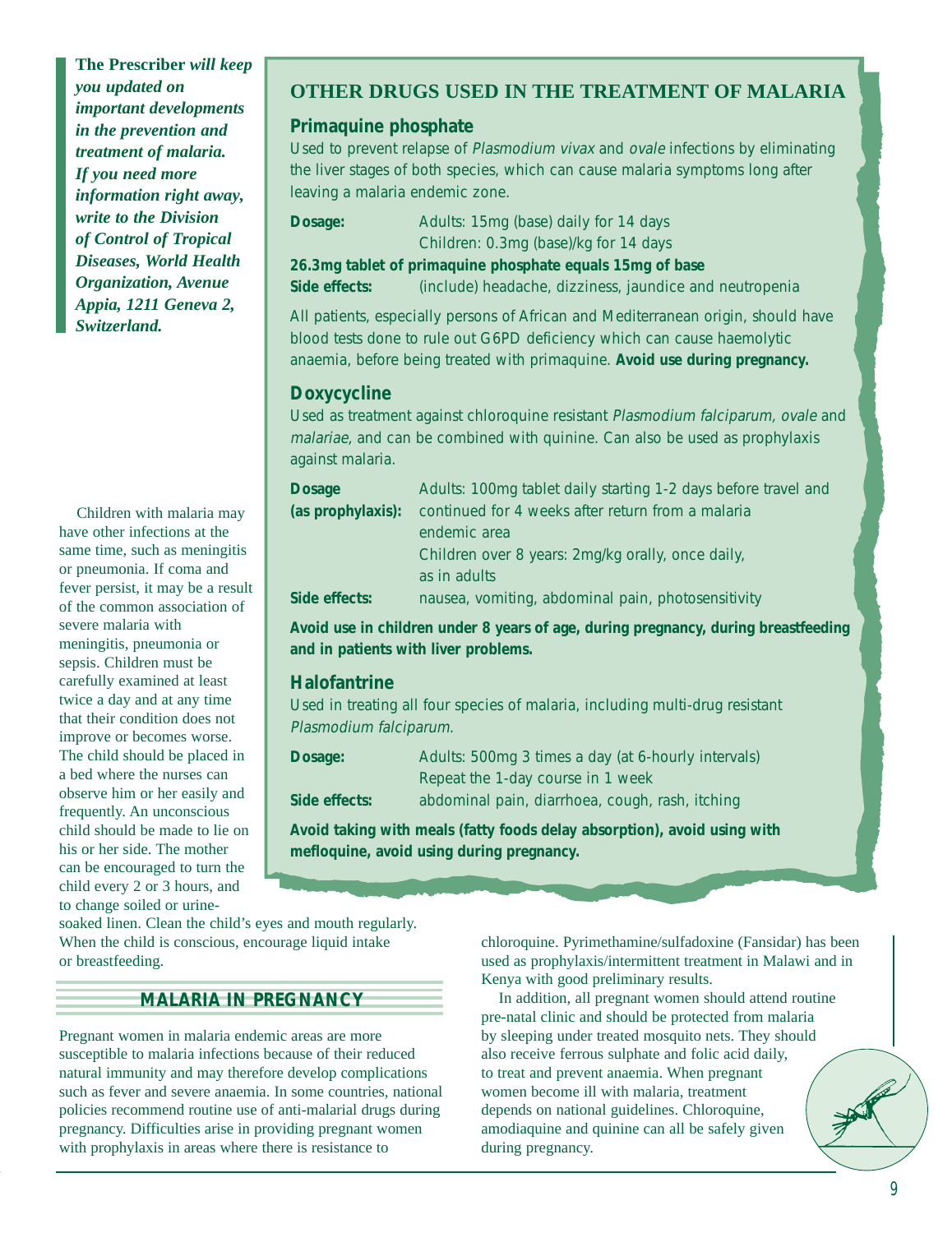Concern has been expressed about the safety of mefloquine use during pregnancy. However clinical trials have shown that it can be given with confidence during the second and third trimesters. Artemisinin and its derivatives are also safe from the fourth month of pregnancy onwards, though it is not recommended during the first 3 months of pregnancy.

#### **TREATMENT COSTS**

Chloroquine is cheap and widely available although no longer effective in many countries. All other treatments are more expensive, and mefloquine is very expensive. Because of its high cost, mefloquine should only be used when infection is due to *P. falciparum* malaria and when resistance to chloroquine or pyrimethamine/sulfadoxine is known or suspected.

#### **MALARIA TREATMENT DURING PREGNANCY**

#### **Uncomplicated malaria**

 $\bullet$  chloroquine – except in countries where it is no longer effective

- pyrimethamine/sulfadoxine (Fansidar)
- quinine
- mefloquine second/third trimesters only
- artemisinin derivatives second/third trimesters only

#### **Severe or complicated malaria**

- artemisinin derivatives second/third trimesters only
- $\bullet$  quinine beware of hypoglycaemia (low blood sugar)

#### **Anti-malarial drugs contraindicated during pregnancy**

● tetracycline, doxycycline, halofantrine and primaquine

# **CHEMOPROPHYLAXIS AGAINST MALARIA**

**A**course of tablets to prevent malaria is recommended for all migrants and travellers moving to endemic malaria areas from non-endemic areas. Such people do not have the natural immunity to prevent malaria.

In addition, chemoprophylaxis and/or intermittent treatment may be recommended for women to protect them from malaria during pregnancy when they have reduced immunity, and for certain medical conditions, e.g. children with sickle cell anaemia, who are also very prone to malaria infections. Chemoprophylaxis is an effective strategy for a limited time (ranging from a few weeks to a few years). However, it does not offer lifelong protection because of the high costs and the potential for the development of drug resistance.

#### **USE OF CHLOROQUINE AND MEFLOQUINE**

In the **few countries** where *P. falciparum* is still sensitive to chloroquine, it remains the drug of choice for chemoprophylaxis. Recommended dose is 500mg chloroquine (300mg base) given as a single weekly dose starting 1 week before leaving for a malaria endemic area and continued for 4 weeks after leaving the malaria endemic region. Children should be given a weekly dose of 5mg/kg. Hydroxychloroquine is recommended for patients who are unable to take chloroquine. **It must be cautioned that because of the danger of chloroquine resistance in many countries, chloroquine is no longer the drug of choice for prophylaxis in many regions of the world.** 



Weekly chloroquine prophylaxis is often combined with daily proguanil, 200mg orally daily and continued for 4 weeks after leaving a malaria area. This regimen can be safely given during pregnancy.

In regions where chloroquine resistance is high alternative drugs can be given. Mefloquine is the first drug of choice. The recommended dose is 1 tablet (250mg) weekly starting 1-2 weeks before departure to malaria endemic regions and continued for 4 weeks after return.

For children the dose is:

| Weight over 45kg                        | 1 tablet weekly<br>three-quarters of a tablet weekly      |  |  |
|-----------------------------------------|-----------------------------------------------------------|--|--|
| 31-45 <sub>kg</sub>                     |                                                           |  |  |
| 20-30 <sub>kg</sub>                     | half a tablet weekly                                      |  |  |
| $5-19kg$                                | quarter of a tablet weekly                                |  |  |
|                                         | again continued for 4 weeks after leaving a malaria area. |  |  |
| Side effects of mefloquine are: nausea, |                                                           |  |  |

vomiting, abdominal pain, diarrhoea, headache, dizziness, abnormal heart rhythm and liver dysfunction. It is contraindicated in patients with liver abnormality, heart conduction abnormalities, psychiatric disorders and epilepsy.

#### **ALTERNATIVE DRUGS FOR CHEMOPROPHYLAXIS**

Doxycycline: Dosage 100mg daily for 2 days before departure and continued for 4 weeks after return from a malaria zone. It is contraindicated in children under 8 years of age. Side effects include nausea, vomiting, abdominal pain and in women it may cause frequent vaginal candida infections. It is contraindicated during pregnancy.

**Pyrimethamine/sulfadoxine (Fansidar), is no longer recommended for routine weekly prophylaxis, because of the danger of severe cutaneous reaction and sudden death.**

During pregnancy doxycycline and primaquine are contraindicated, and Fansidar may be given as single dose intermittent/prophylactic treatment once in the second and third trimesters when indicated.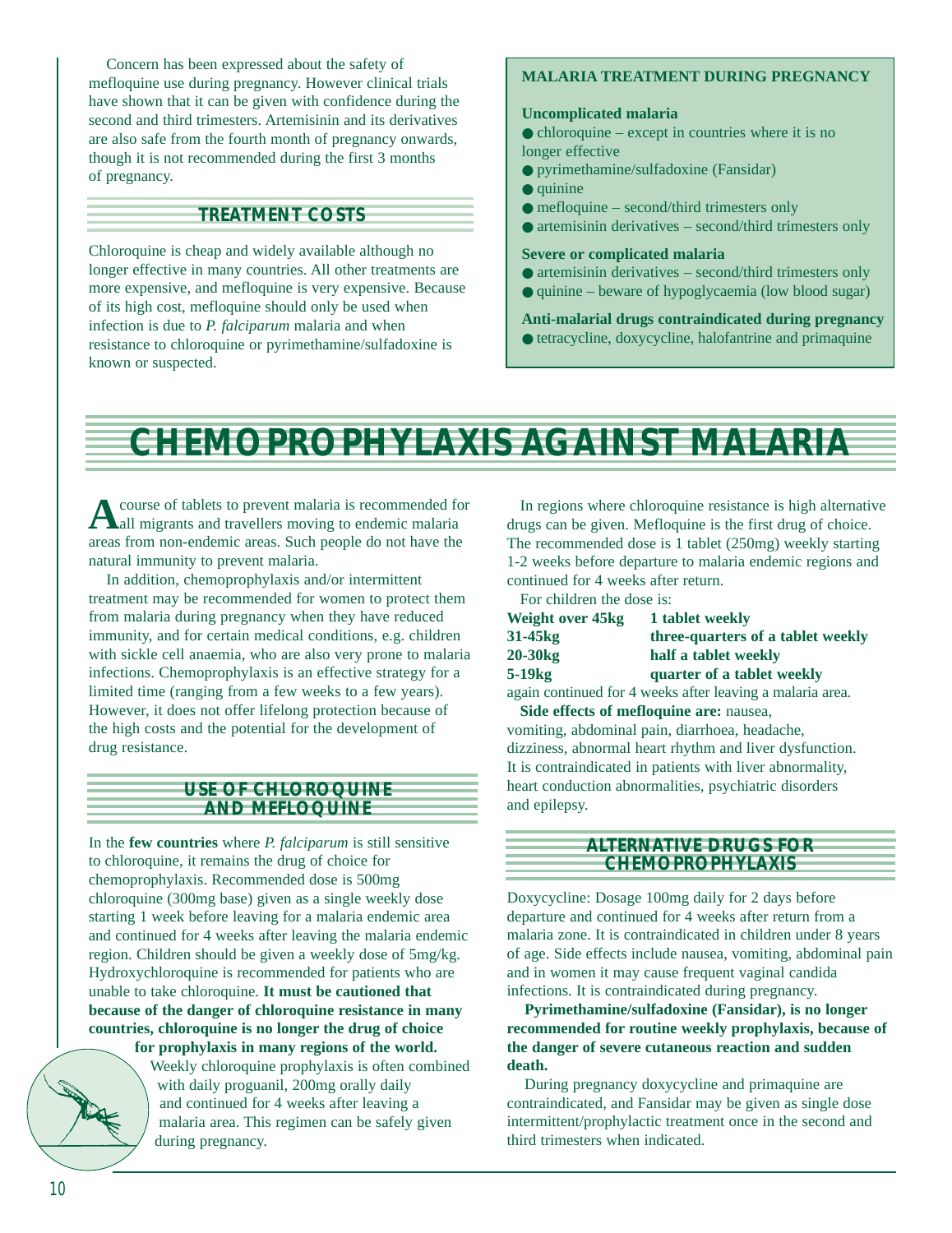# **TREATMENT CHARTS**

**Oral** Follow-up treatment for severe and complicated malaria

# **Chloroquine phosphate**

| <b>Brand names</b>              | Aralen, Avlochlor, Nivaquine,<br>Resochin and many others                                                                                                             |                                                        | In selected areas: oral treatment of<br>uncomplicated, multi-drug<br>resistant P. falciparum malaria                                                                             |
|---------------------------------|-----------------------------------------------------------------------------------------------------------------------------------------------------------------------|--------------------------------------------------------|----------------------------------------------------------------------------------------------------------------------------------------------------------------------------------|
| When to use                     | Uncomplicated chloroquine-<br>sensitive P. falciparum malaria                                                                                                         | Possible risks/<br>side effects                        | Tinnitus, muffled hearing,<br>vertigo or dizziness; normally<br>reversible                                                                                                       |
|                                 | Vivax, malariae and ovale<br>malaria                                                                                                                                  |                                                        | Headache, nausea, visual<br>disturbances, deafness, skin rashes                                                                                                                  |
| Possible risks/<br>side effects | Itching: will disappear<br>when treatment finishes                                                                                                                    |                                                        | Hypoglycaemia occurs<br>frequently                                                                                                                                               |
|                                 | Skin reactions, urticaria                                                                                                                                             |                                                        | Severe hypotension if infused too                                                                                                                                                |
|                                 | Headaches, nausea                                                                                                                                                     |                                                        | rapidly, cardiotoxic                                                                                                                                                             |
|                                 | Blurred vision, ocular damage<br>with prolonged use                                                                                                                   |                                                        | Overdose: 1g can be fatal in<br>children                                                                                                                                         |
|                                 | Overdose: 5 x 150mg tablets in a<br>single dose can be fatal for<br>children                                                                                          | <b>Contraindications</b>                               | Known hypersensitivity<br>(quinine is safe in pregnancy)                                                                                                                         |
| <b>Contraindications</b>        | Avoid if a child has already taken                                                                                                                                    |                                                        | <b>IM</b> Injections should not be given<br>in children                                                                                                                          |
|                                 | the correct dose of chloroquine<br>for the current illness for 3 days<br>without success                                                                              | How to give                                            | IV Give SLOWLY. Never give a<br>dose in less than 4 hours                                                                                                                        |
|                                 | Contraindicated in patients with                                                                                                                                      |                                                        | Beware of hypoglycaemia                                                                                                                                                          |
| How to give                     | psoriasis and liver damage<br>Oral, with a meal and plenty of                                                                                                         |                                                        | <b>IM</b> Dilute to a concentration of<br>60mg/ml                                                                                                                                |
|                                 | water. If the patient vomits within<br>30 minutes, repeat the full dose;<br>if the patient vomits between 30<br>and 60 minutes later, give an<br>additional half dose |                                                        | Give single dose before referral,<br>divided into two halves                                                                                                                     |
|                                 |                                                                                                                                                                       |                                                        | <b>Oral</b> Start as soon as possible;<br>give with a meal and plenty of<br>water                                                                                                |
|                                 | IM Chloroquine can also be given<br>intramuscularly in a reduced dose<br>2.5mg/kg 3 times a day                                                                       | <b>Preparations</b>                                    | Quinine hydrochloride<br>2ml ampoules containing<br>150mg/ml                                                                                                                     |
| <b>Preparations</b>             | Tablets 100mg, 150mg, 300mg                                                                                                                                           |                                                        | Quinine dihydrochloride                                                                                                                                                          |
| Frequency of dosage             | base as phosphate/sulphate<br>Once a day for 3 days:                                                                                                                  |                                                        | 2ml ampoules containing<br>150mg/ml or 300mg/ml                                                                                                                                  |
|                                 | 10mg/kg orally on the first and<br>second days, 5mg/kg on the third<br>day (total dose 25mg/kg)                                                                       |                                                        | Tablets quinine sulphate<br>200mg, 300mg                                                                                                                                         |
|                                 | Adult dose 600mg (4 tablets) start,<br>then 300mg after 6 hours, then<br>300mg daily for 3 days                                                                       | Quinine<br>dihydrochloride salt<br>Frequency of dosage | IV Give 10mg/kg in 500ml of 5%<br>glucose solution slowly over 4<br>hours. Repeat every 8 hours until                                                                            |
| <b>Storage</b>                  | Store in a closed container in a<br>dry place, away from light                                                                                                        |                                                        | oral therapy is possible (maximum<br>of 1 800mg per day). After 48<br>hours of IV therapy, reduce dose<br>to 5mg/kg if IV therapy is still<br>required. Ideal fluid requirements |
|                                 | <b>Quinine</b>                                                                                                                                                        |                                                        | for children: 100 ml/kg per day<br>In severe cases of malaria give an                                                                                                            |
| (DIHYDROCHLORIDE,               |                                                                                                                                                                       |                                                        | initial loading dose of 20mg/kg IV<br>slowly over 4 hours (reduce to                                                                                                             |
|                                 | <b>HYDROCHLORIDE, SULPHATE)</b>                                                                                                                                       |                                                        | 10mg/kg if patient has<br>received quinine within the                                                                                                                            |
| <b>Brand names</b>              | Many                                                                                                                                                                  |                                                        | past 24 hours or                                                                                                                                                                 |
| When to use                     | <b>IV/IM</b> Severe and complicated<br>malarias                                                                                                                       |                                                        | mefloquine within the past<br>7 days)<br>っ                                                                                                                                       |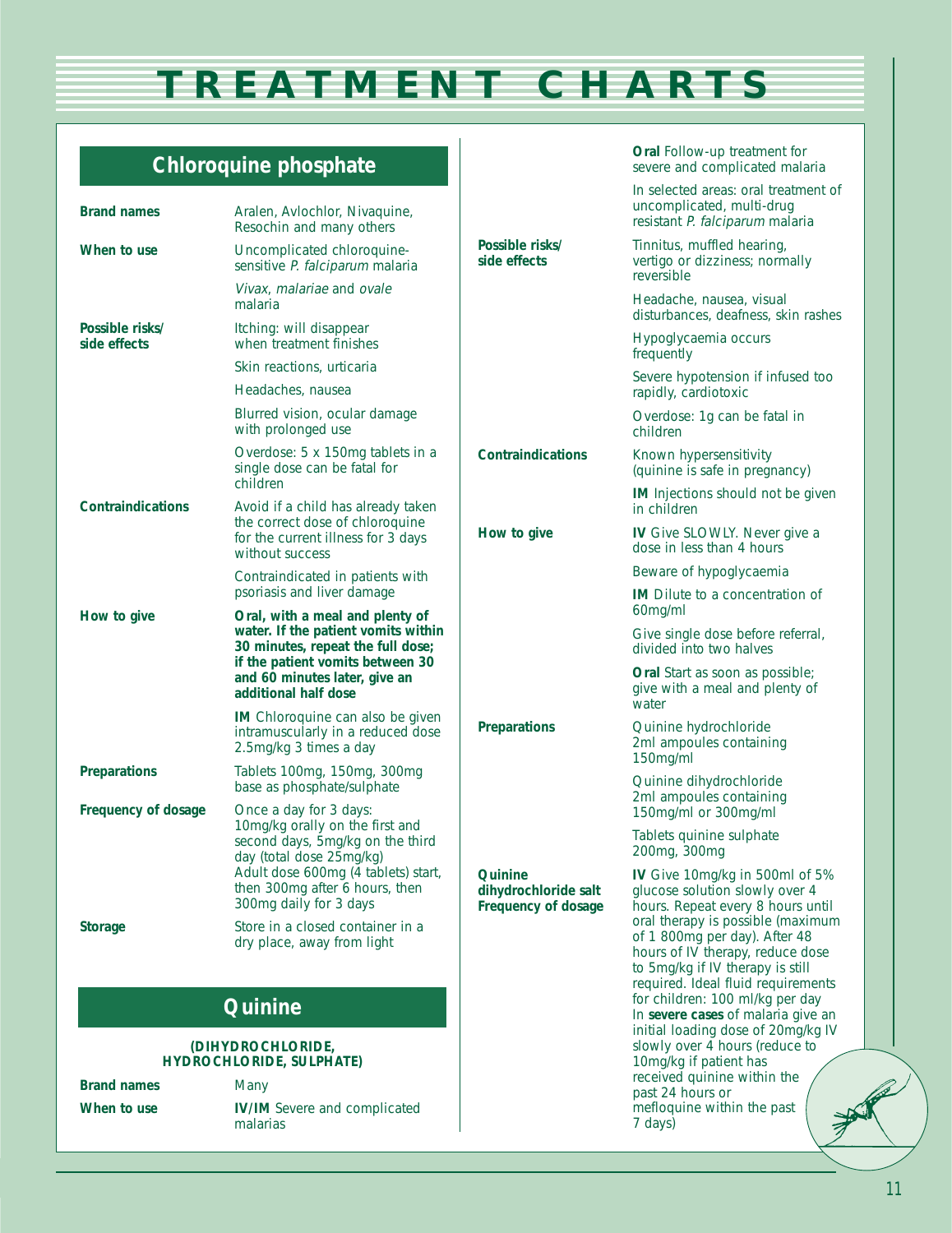|                | <b>IM</b> Always dilute IM quinine to a<br>concentration of 60mg/ml. Dilute<br>2ml ampoules containing<br>150mg/ml with 3ml 0.9% sodium<br>chloride injection. Dilute 2ml<br>ampoules containing 300mg/ml<br>with 8ml 0.9% sodium chloride<br>injection. Give 10mg/kg, repeat<br>after 4 hours, repeat again 4 hours<br>later, then repeat dose every<br>12 hours until the patient can<br>swallow oral medication | <b>Contraindications</b><br>How to give | Fatal adverse reactions<br>(toxic hepatitis and severe)<br>agranulocytosis) have been<br>reported in travellers using this<br>drug for prophylaxis<br>Known hypersensitivity<br>Not recommended for<br>chemoprophylaxis<br>Persons with hepatic disorders<br>Oral |
|----------------|--------------------------------------------------------------------------------------------------------------------------------------------------------------------------------------------------------------------------------------------------------------------------------------------------------------------------------------------------------------------------------------------------------------------|-----------------------------------------|-------------------------------------------------------------------------------------------------------------------------------------------------------------------------------------------------------------------------------------------------------------------|
|                | <b>Oral</b> 10mg/kg 3 times daily for<br>7 days (including time on IV or IM<br>therapy)                                                                                                                                                                                                                                                                                                                            | <b>Preparations</b>                     | Tablets 200mg, 600mg<br>amodiaquine base as<br>hydrochloride or 153.1mg base                                                                                                                                                                                      |
| <b>Storage</b> | Protect from light<br>Note: Quinidine gluconate has similar characteristics as quinine                                                                                                                                                                                                                                                                                                                             |                                         | as chlorohydrate<br>Syrup 10mg/ml amodiaquine<br>base as hydrochloride or                                                                                                                                                                                         |

# **Pyrimethamine/sulfadoxine**

### **PYRIMETHAMINE 25Mg SULFADOXINE 500Mg**

| <b>Brand names</b>       | Fansidar                                                                                                                                                  |  |  |
|--------------------------|-----------------------------------------------------------------------------------------------------------------------------------------------------------|--|--|
| When to use              | Areas with highly developed<br>resistance of P. falciparum to<br>chloroquine                                                                              |  |  |
| Possible risks/          | Skin irritations                                                                                                                                          |  |  |
| side effects             | High doses are potentially fatal,<br>jaundice                                                                                                             |  |  |
| <b>Contraindications</b> | Known hypersensitivity to sulfa<br>drugs                                                                                                                  |  |  |
|                          | Severe hepatic or renal<br>dysfunction (except when benefits<br>exceed the risk involved)                                                                 |  |  |
|                          | Infants in the first 2 months of<br>life                                                                                                                  |  |  |
|                          | First trimester of pregnancy and<br>4 weeks before delivery                                                                                               |  |  |
| How to give              | Oral is preferred                                                                                                                                         |  |  |
| <b>Preparations</b>      | Tablets 500mg sulfadoxine and<br>25mg pyrimethamine<br>Ampoules containing 500mg<br>sulfadoxine and 25mg<br>pyrimethamine in 2.5ml<br>injectable solution |  |  |
| <b>Frequency of</b>      | Single oral dose                                                                                                                                          |  |  |
| dosage                   | Adults: 3 tablets as a single dose                                                                                                                        |  |  |
|                          | Children: pyrimethamine<br>0.5-0.75mg/kg as single dose                                                                                                   |  |  |
| Amodiaquine              |                                                                                                                                                           |  |  |
| When to use              | Uncomplicated, chloroquine<br>resistant P. falciparum malaria                                                                                             |  |  |
| Possible risks/          | Adverse reactions include                                                                                                                                 |  |  |

**side effects** nausea, vomiting, abdominal

pain, diarrhoea and itching

| <b>Contraindications</b>   | Known hypersensitivity                                                                                                                        |  |  |
|----------------------------|-----------------------------------------------------------------------------------------------------------------------------------------------|--|--|
|                            | Not recommended for<br>chemoprophylaxis                                                                                                       |  |  |
|                            | Persons with hepatic disorders                                                                                                                |  |  |
| How to give                | Oral                                                                                                                                          |  |  |
| <b>Preparations</b>        | Tablets 200mg, 600mg<br>amodiaquine base as<br>hydrochloride or 153.1mg base<br>as chlorohydrate                                              |  |  |
|                            | Syrup 10mg/ml amodiaguine<br>base as hydrochloride or<br>chlorohydrate                                                                        |  |  |
| <b>Frequency of dosage</b> | Over 3 days at total doses<br>ranging between 25mg and 35mg<br>of amodiaquine base/kg in<br>dosage regimes similar to those of<br>chloroquine |  |  |
| Mefloquine hydrochloride   |                                                                                                                                               |  |  |

| <b>Brand names</b>              | Lariam                                                                                                                                                                                           |
|---------------------------------|--------------------------------------------------------------------------------------------------------------------------------------------------------------------------------------------------|
| When to use                     | Only after microscopical or<br>careful clinical diagnosis of<br>P. falciparum infections known<br>or suspected to be resistant<br>to chloroquine or<br>pyrimethamine/sulfadoxine<br>combinations |
| Possible risks/<br>side effects | Nausea, vomiting, abdominal<br>pain, diarrhoea, headache,<br>syncope                                                                                                                             |
|                                 | <b>Heart conduction</b><br>abnormalities                                                                                                                                                         |
|                                 | Psychiatric problems and<br>dizziness                                                                                                                                                            |
| <b>Contraindications</b>        | History of allergy to<br>mefloquine                                                                                                                                                              |
|                                 | Pre-existing neurological or<br>psychiatric disease                                                                                                                                              |
|                                 | History of severe<br>neuropsychiatric disease                                                                                                                                                    |
|                                 | Concomitant quinine,<br>quinidine or halofantrine<br>treatment                                                                                                                                   |
|                                 | Treatment with mefloquine in the<br>previous 4 weeks                                                                                                                                             |
|                                 | Persons undertaking fine<br>coordination and spatial<br>discrimination e.g. air crew                                                                                                             |
|                                 | Avoid during first trimester of<br>pregnancy                                                                                                                                                     |
| How to give                     | Oral                                                                                                                                                                                             |
|                                 |                                                                                                                                                                                                  |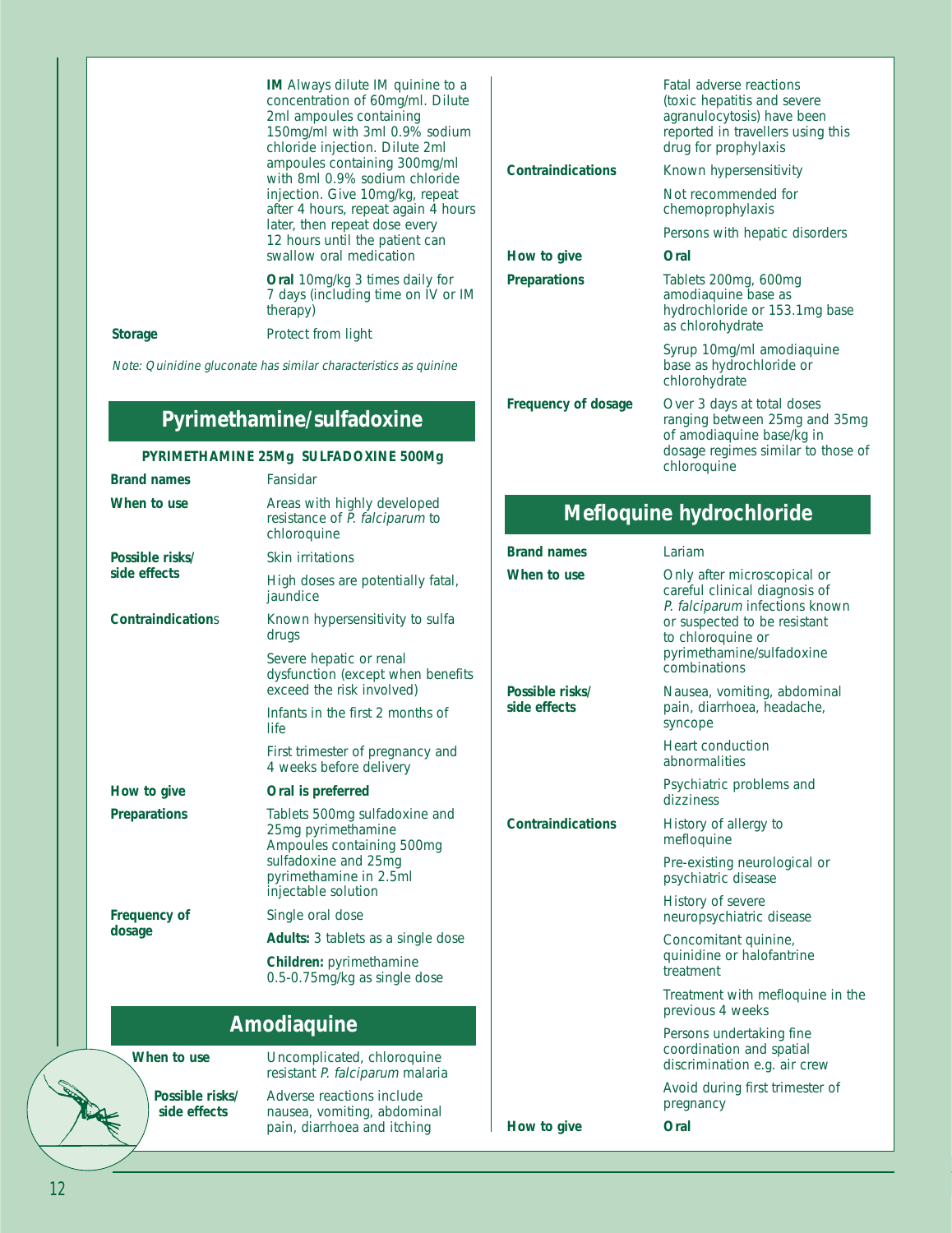| <b>Preparations</b>                  | Tablets 274mg hydrochloride,<br>equivalent to 250mg mefloquine<br><b>base</b>                                    | How to give         | Oral – where compliance may<br>pose problems, combination with<br>mefloquine is indicated. The dose<br>of mefloquine depends on the<br>sensitivity of the parasite to<br>mefloquine |
|--------------------------------------|------------------------------------------------------------------------------------------------------------------|---------------------|-------------------------------------------------------------------------------------------------------------------------------------------------------------------------------------|
| Frequency of dosage<br>divided doses | <b>Adults:</b> 5 tablets (1 250mg)<br>as a single dose                                                           |                     |                                                                                                                                                                                     |
|                                      | Children: 20mg/kg (of<br>mefloquine base) as a single<br>dose (up to maximum of<br>1 250mg) or preferably as two |                     | (Artemisinin: 10mg/kg once a day<br>for 3 days, plus mefloquine (15-<br>25mg base/kg) as a single dose on<br>second or third day)                                                   |
|                                      |                                                                                                                  | <b>Preparations</b> | Tablets: artemisinin<br>Suppositories: Artesunate                                                                                                                                   |
|                                      | Artemisinin (quinghaosu)                                                                                         | Frequency of dosage | Artemisinin: 10mg/kg once a day<br>for 5 days, with a double divided<br>dose administered on the first day                                                                          |
| When to use                          | Severe malaria in areas of multi-<br>resistant P. falciparum malaria                                             |                     | Artesunate: 2mg/kg once a day for<br>5 days, with a double divided                                                                                                                  |
| Possible risks/                      | Nausea, vomiting, itching                                                                                        |                     | dose administered on the first day                                                                                                                                                  |
| side effects                         | and drug fever                                                                                                   |                     | Artemether: 2mg/kg once a day for<br>5 days, with a double divided                                                                                                                  |
|                                      | Abnormal bleeding, dark<br>urine                                                                                 |                     | dose administered on the first day                                                                                                                                                  |
| <b>Contraindications</b>             | Not used for malaria prophylaxis                                                                                 |                     | Dihydroartemisinin: 2mg/kg once<br>a day for 5 days, with a double                                                                                                                  |
|                                      | Not recommended during first<br>trimester of pregnancy                                                           |                     | divided dose administered on<br>the first day                                                                                                                                       |

Abbreviations **IV** intravenous **IM** intramuscular **Mg** milligrams **Ml** millilitres

# **PERSONAL PROTECTION AND SELECTIVE VECTOR CONTROL MEASURES**

#### **USE OF INSECTICIDE-TREATED MOSQUITO NETS**

The promotion and use of insecticide-treated mosquito<br>nets has become a leading strategy in malaria prevention and control. Surveys have shown dramatic reductions in the number of cases of malaria in communities using insecticidetreated mosquito nets. Regular use of treated nets has been shown to reduce child mortality by about 25%. Children sleeping under treated mosquito nets are less prone to anaemia, malnutrition and severe malaria.

In communities where a substantial proportion of people are using nets, fewer people are being bitten and this provides some community protection. In many countries mosquito nets and their re-treatment are still relatively costly. This is often due to high taxes and import duties levied on mosquito netting materials and insecticides by governments. To be most effective, mosquito nets must be re-treated with recommended insecticides at least every 6 months to give maximum protection. They also protect against bites and

stings of other insects. However, studies (see the case study entitled The Gambia: a question of price, on page 16 of this issue) have shown that if people have to pay for the net retreatment service, they are less likely to spend the necessary time and money having their nets dipped regularly in insecticides.

This issue of *The Prescriber* describes how to treat nets with insecticide, and describes an example of involving community funds in managing bednet sales and treatments (see the case study entitled Laos: success for the women's union, on page 16 of this issue). Local communities can lobby their municipalities, governments, non-governmental organizations (NGOs), private companies etc. to mitigate the effects of public works projects, to fill up pits dug in the ground, to drain swamps, and to minimize deforestation and mining projects and/or movements of people which may trigger malaria epidemics. Health workers can encourage use of bednets and organize community action to fill in pools of water around the village, keep houses clean and put up curtains or screens on windows and doors.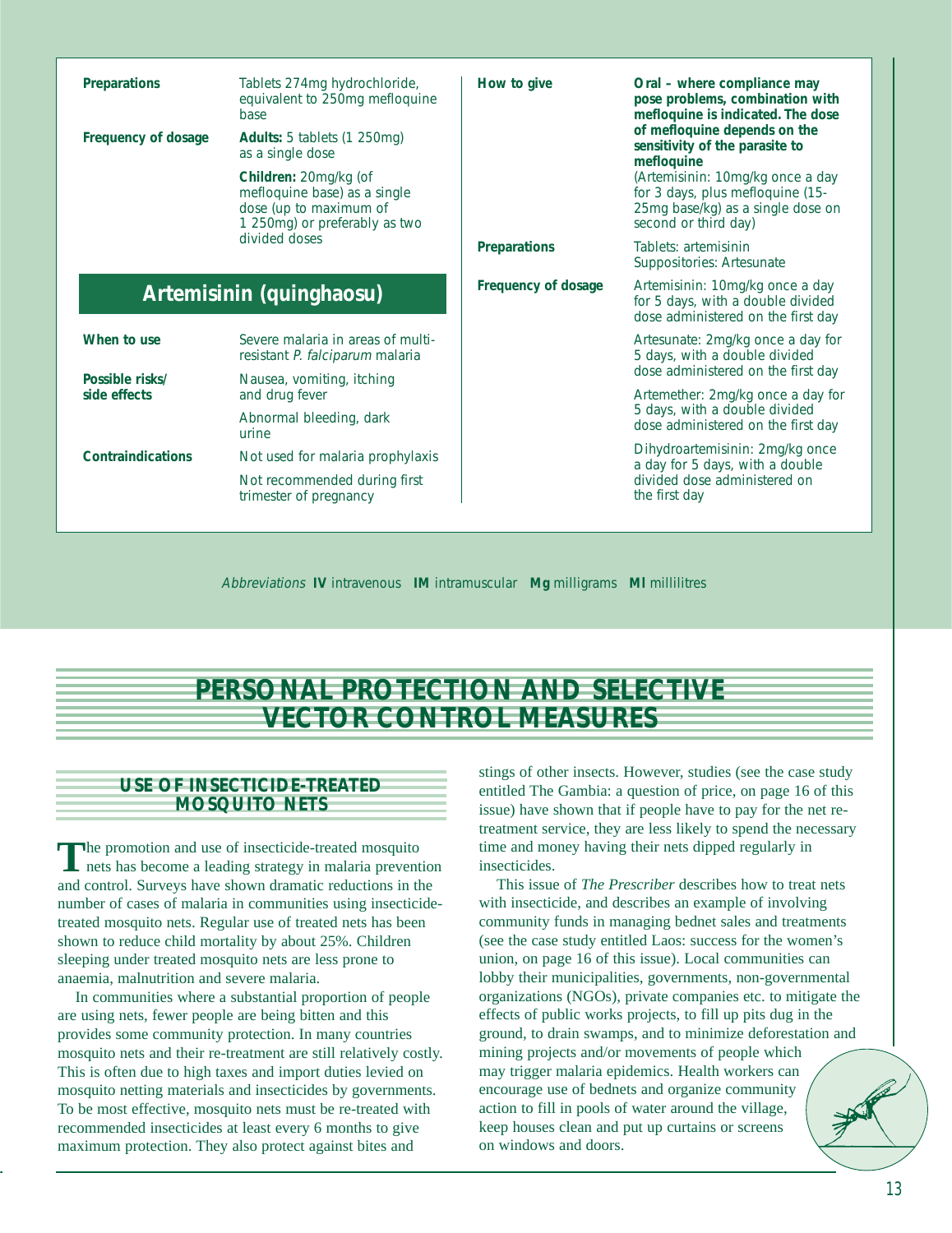#### **PERSONAL PROTECTION MEASURES**

Mosquito coils and body repellents (sprays and lotions) are often used for individual protection but they are not effective for general use as a control measure and are relatively expensive. In particular, they may be useful to protect an individual from a non-endemic area or a primigravida. It is advisable for everyone to wear long protective clothing while outdoors to prevent mosquito bites, and to put wire screens on windows.

### **INSECTICIDE SPRAYING**

During the 1950s and 1960s, the principal strategy in controlling malaria was vector control. The vector of malaria is the Anopheles mosquito; the aim was to eradicate this mosquito, mainly through spraying with insecticides. Three problems arose: spraying was expensive; there were environmental problems with insecticides (especially DDT); and the mosquitoes became increasingly resistant to the insecticides. However, some vector control programmes were quite effective, especially in Latin America, and selective spraying continues to be used in certain circumstances. For example, it is still a recommended strategy for epidemic prevention and control amongst specifically targeted groups and areas, such as refugee populations or in urban settings. To be effective, vector control interventions must be targeted and have

**The Prescriber** *will update you on developments in the prevention and treatment of malaria, including the Roll Back Malaria Initiative, launched by UNICEF and other UN agencies.*

clear objectives, especially when used to prepare for an expected malaria epidemic. Globally, DDT is targeted to be phased out and replaced by more environmentally friendly insecticides during the next 10 years. Many countries in Europe and North America have already banned the use of DDT.

#### **THE ROLE OF THE HEALTH WORKER**

The two main ways to reduce the spread of malaria are the use of insecticide-treated mosquito nets, and early diagnosis and prompt treatment of malaria cases. The health worker plays an enormously important role in both these approaches. His or her ability to increase understanding about malaria and then promote the use of bednets can reduce the mortality rates of children within any community. The health worker also needs good knowledge of the diagnosis of malaria, and familiarity with the correct treatment recommended in each country, to reduce infections and save lives.

Having good knowledge of malaria is probably the single most important aspect of a health worker's skills in preventing and controlling malaria. Sharing that knowledge with others is also important. Many people in malaria affected areas do not know enough about the disease to protect themselves from infection. UNICEF considers the training of health workers and support for community awareness and participation in malaria programmes as top priorities.

**Information** *More information about controlling malaria is contained in* Child Health Dialogue*, 1st quarter 1997, Issue 6. Copies are available free of charge to readers in developing countries from Healthlink Worldwide, Farringdon House, 29-35 Farringdon Road, London EC1M 3JB, UK. For other information materials on malaria, write to Division of Control of Tropical Diseases, World Health Organization, Avenue Appia, 1211 Geneva 2, Switzerland.*

**Resources** *A directory of suppliers of insecticides and mosquito nets is available from Healthlink Worldwide. Single copies are available free of charge from Healthlink Worldwide, Farringdon House, 29-35 Farringdon Road, London EC1M 3JB, UK.*

# **HOW TO TREAT MOSQUITO NETS WITH INSECTICIDE**

#### **TREATING A BEDNET WITH INSECTICIDE**

Nets are treated by dipping them into a mixture of liquid insecticide and water. There are five steps to follow:



#### **1. Preparation**

Wash and dry all used nets before treatment. Collect a small measuring container, a large measuring container and a mixing container – a bowl or bucket. Treat nets outside wearing long rubber gloves to protect the skin.

#### **2. Measure and dilute**

You need to know:

- how many nets need dipping
- what sizes they are
- how much water they absorb
- how much insecticide is required.

Here is how to work out the size, or surface area, of a rectangular net in square metres. Measure the sides and the ends and the height of the net. Then add the area of:

- 2 sides (2 x length of side x height)
- 2 ends (2 x width of end x height)
- 1 top (1 x width of end x length of side)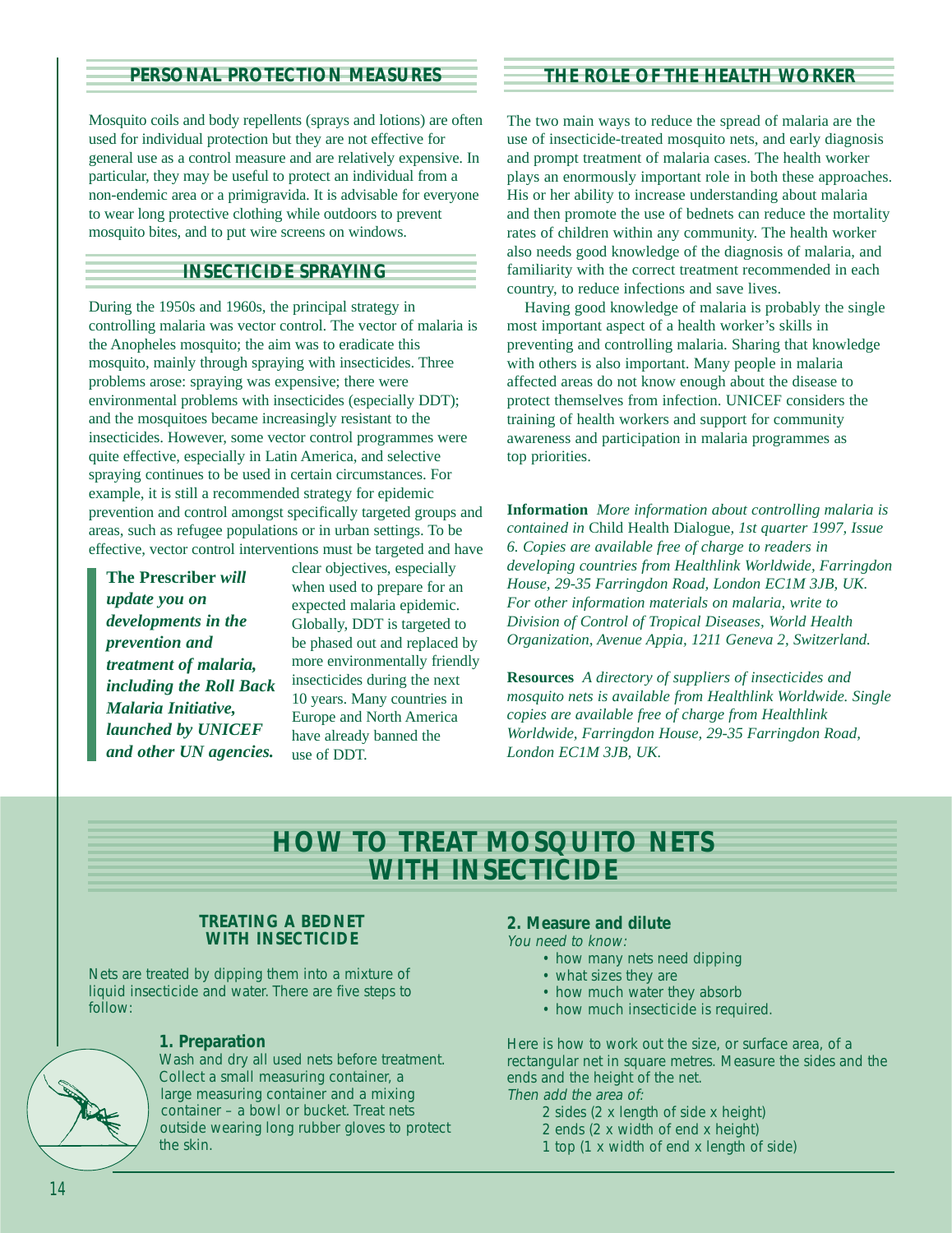

Example:  $2 \times 1.8$ m  $\times 1.5$ m = 5.4 square metres  $2 \times 1.3$ m  $\times 1.5$ m = 3.9 square metres  $1 \times 1.3$ m  $\times 1.8$ m = 2.34 square metres

Total surface area is  $5.4 + 3.9 + 2.34 = 11.64$  square metres

For a circular net, lay the net flat. Measure the curved base and the height, and multiply the length of the base by the height to measure the total surface area.

#### Example:

Height (2.2m) x base (3m) =  $6.6$  square metres

Total surface area is  $2.2 \times 3 = 6.6$  square metres



#### **Currently recommended insecticides for treating mosquito nets** (Revised annually by WHO)

| <b>Insecticide</b> |     | <b>Formulation</b> | Dosage (in $mg/m^2$<br>of netting) |
|--------------------|-----|--------------------|------------------------------------|
| Alpha-cypermethrin | SC. | <b>10%</b>         | $20 - 40$                          |
| Cyfluthrin         | FW  | .5%                | 50                                 |
| Deltamethrin       | SC. | $1\%$<br>WT 25%    | $15 - 25$                          |
| Etofenprox         | FW  | 10%                | 200                                |
| Permethrin         | FC. | 10%                | 200-500                            |

SC = suspension concentrate

- EW = emulsion, oil in water
- WT = water dispersable tablet (specifications currently being developed)
- EC = emulsifiable concentrate

#### **HOW MUCH WATER DOES EACH NET SOAK UP?**

Cotton nets will absorb a lot more water than polyester nets. To find out how much, measure an exact amount of water into the bucket or bowl – for example, 2 litres. Soak the net in the water. Then wring into the bowl and let the net continue to drip into the bowl until the dripping stops. Measure how much water is left. Subtract this amount from the 2 litres. Now you know how much liquid one net will hold. If all the nets are of similar material, take this figure and multiply it by the number of nets to be dipped. Add a little extra (say 10%) for safety.

#### For example,

if there are 15 nets to be treated and each soaks up 300ml (one-third of a litre):

> 300ml x 15 = (4 500 ml or 4.5 litres) plus 10%  $(450ml) = 5$  litres.

Permethrin and Deltamethrin\* are the most commonly used insecticides. Permethrin goes by the trade names of Peripel, which has a concentration of 20% (or 200g/litre), and Imperator, which has a concentration of 50% (or 500g/litre). The correct amount of insecticide to put into the water is equal to the recommended dose (200 milligramme (mg)/square metre for permethrin) times area of net (rectangular net 11.5 square metres) divided by the concentration of the insecticide (Imperator 50%) times 10.

The total amount is 200  $\times$  11.5 divided by (50  $\times$  10) = 4.6ml of insecticide.

Multiply this amount by the number of nets to be dipped and add 10%. Measure this amount of insecticide and mix it with the amount of water previously measured (5 litres in the example).

#### **3. Dip**

Nets should be clean and dry. Soak each net in the diluted insecticide until thoroughly wet. Wring the net well and allow to drip into the bowl until it stops. If you are treating several nets, each one can be wrung, then placed on a plastic bag and carried home to dry.

#### **4. Dry**

Nets can be hung up or laid over beds to dry. Placing over beds has the advantage of killing bedbugs! As they dry, turn them a few times to make sure the insecticide is evenly distributed.

#### **5. Clean up safely**

Packaging and leftover insecticide should either be placed in a pit latrine or buried in a pit. Never put into a river or pond. Thoroughly wash all equipment, hands and clothes with soap and water.

#### **Increased protection**

Nets should be treated twice a year with insecticide. It is best not to wash them in between as this reduces the amount of insecticide.

Material adapted from articles by Professor Curtis, London School of Hygiene and Tropical Medicine published by Footsteps (Number 33, December 1997) and Child Health Dialogue (Ist quarter 1997, Issue 6) newsletters.